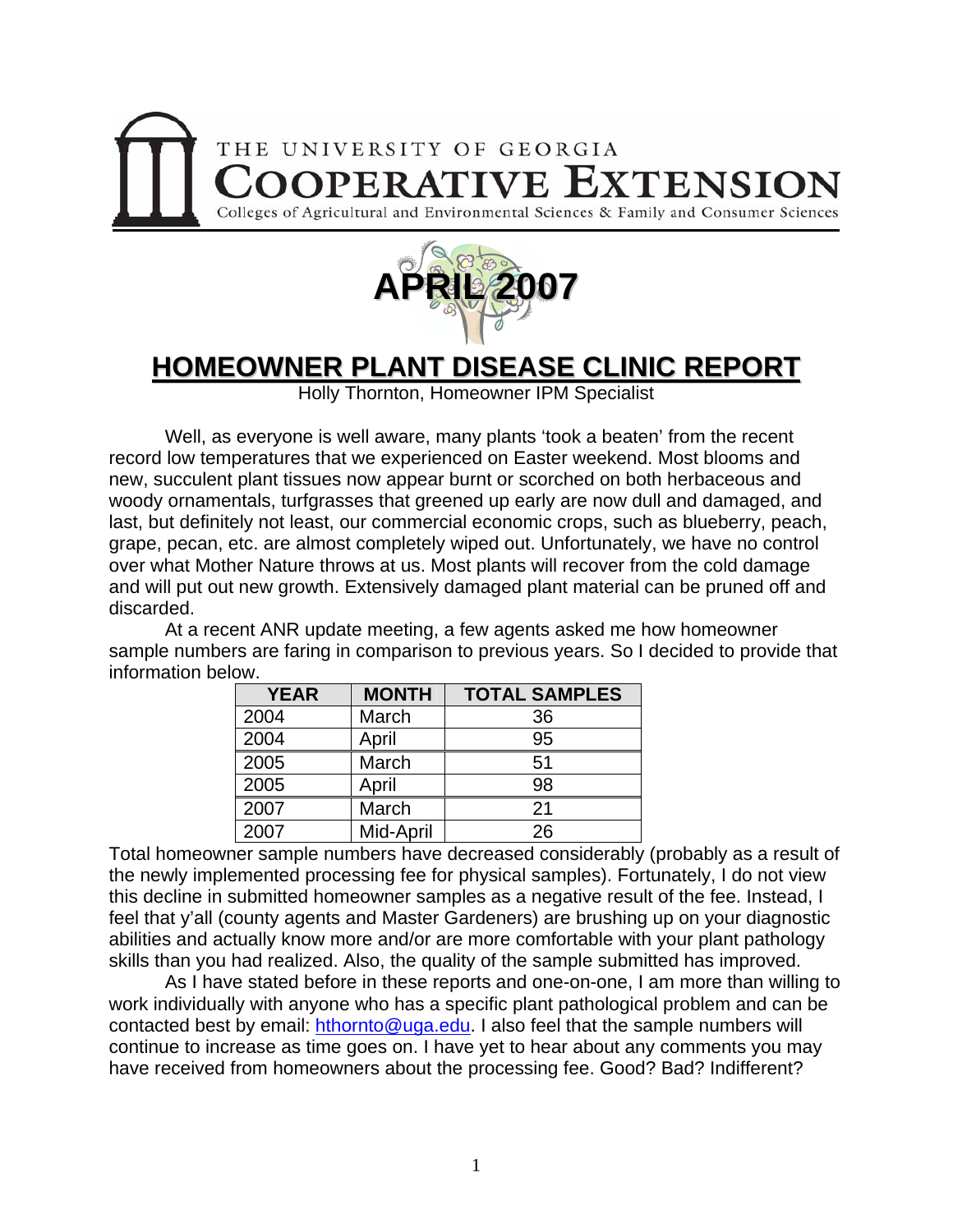The monthly table of submitted samples is shown below (mid-March through mid-April). The Disease of the Month for April is *Sclerotinia sclerotiorum*, also known as white mold.

| County         | <b>Plant</b>         | <b>Common Name of Disease</b>      | Type of Sample -         |
|----------------|----------------------|------------------------------------|--------------------------|
|                |                      | (Pathogen)                         | <b>DDDI or Physical</b>  |
| Appling        | Centipede            | Rust (Puccinia sp.), Take all      | Physical                 |
|                | grass                | (Gaeumannomyces                    |                          |
|                |                      | graminis), and trace of brown      |                          |
|                |                      | patch (Rhizoctonia sp.)            |                          |
| <b>Bartow</b>  | Otto Luyken's        | Multiple - girdling roots,         | Physical                 |
|                | <b>Cherry Laurel</b> | Shothole borer (Scolytus           |                          |
|                |                      | rugulosus), and Black root rot     |                          |
|                |                      | Thielaviopsis basicola)            |                          |
| <b>Berrien</b> | Centipede            | No disease                         | Physical                 |
| <b>Bibb</b>    | grass                |                                    |                          |
|                | Centipede            | Brown patch (Rhizoctonia)          | Physical                 |
|                | grass                | and cultural – scalped the<br>lawn |                          |
| Carroll        | Ligustrum            | No disease                         | Physical                 |
| Carroll        | Vinca major          | Leaf spot (Phyllosticta sp.)       | Physical                 |
| Carroll        | Viburnum             | No disease (cold damage)           | <b>DDDI</b>              |
|                | davidii              |                                    |                          |
| Clarke         | Camellia             | Bot Canker (Botryosphaeria         | Physical                 |
|                |                      | $sp.$ )                            |                          |
| Clarke         | sasanqua<br>Wax Leaf | Whiteflies & Sooty mold            | Physical                 |
|                | Ligustrum            |                                    |                          |
| Clarke         | Fatsia               | Whiteflies & Sooty mold            | Physical                 |
| Clarke         | Carolina             | Possible bacterial leaf spot       | <b>DDDI</b>              |
|                | Jasmine              |                                    |                          |
| Clarke         | Lima Bean            | Unable to determine from           | <b>DDDI</b>              |
|                |                      | images                             |                          |
| Clarke         | Iris                 | Leaf spot (Heterosporum            | Physical                 |
|                |                      | <i>iridis</i> )                    |                          |
| Cobb           | Zoysia lawn          | Puffball                           | <b>DDDI</b>              |
| Columbia       | Centipede            | Cultural - high application of     | <b>DDDI</b> and Physical |
|                | grass                | fertilizer at the wrong time &     |                          |
|                |                      | Take all (Gaeumannomyces           |                          |
|                |                      | graminis)                          |                          |
| Coweta         | llex (soft touch     | Possible root rot infection &      | Physical                 |
|                | Holly)               | secondary organisms                |                          |
| Crisp          | Tomato               | No disease - possible burn or      | <b>DDDI</b>              |
|                |                      | cold damage                        |                          |
| DeKalb         | <b>Staghorn Fern</b> | Possible root rot (Rhizoctonia     | <b>DDDI</b>              |
|                |                      | sp). and overwatering              |                          |
| Effingham      | Amaryllis            | <b>Thrips</b>                      | <b>DDDI</b>              |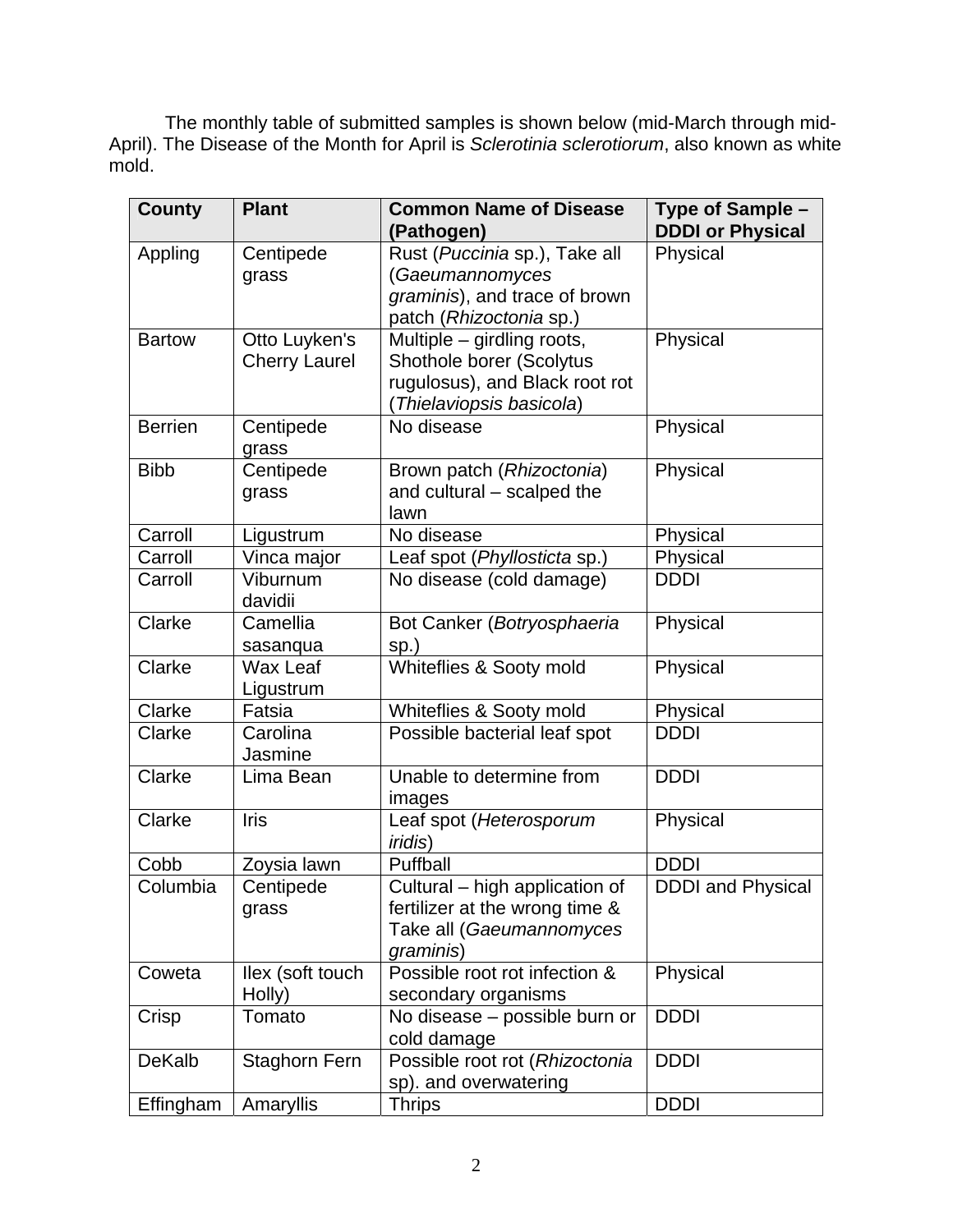| Fayette       | Zoysia              | Too deteriorated to determine                                                  | Physical                 |
|---------------|---------------------|--------------------------------------------------------------------------------|--------------------------|
| Gwinnett      | Thrift (purple)     | Web blight (Rhizoctonia sp.)                                                   | Physical                 |
| <b>Harris</b> | Magnolia            | Algal leaf spot (Cephaleuros<br>virescens)                                     | <b>DDDI</b>              |
| Henry         | Pin Oak             | Severe scale infestation &<br>Cordyceps sp.                                    | Physical                 |
| Henry         | Maple               | Cold damage & bacterial leaf<br>spot                                           | <b>DDDI</b> and Physical |
| Johnson       | English Ivy         | <b>Bacterial Leaf spot</b><br>(Xanthomonas campestris pv.<br>hedera)           | <b>DDDI</b>              |
| Macon         | Pittosporum         | Leaf spot (Alternaria sp.)                                                     | <b>DDDI</b>              |
| Monroe        | Indian<br>Hawthorn  | Leaf spot (Entomosporium<br>$sp.$ )                                            | <b>DDDI</b>              |
| Monroe        | Pansy               | No disease - nutritional                                                       | <b>DDDI</b>              |
| Muscogee      | Camellia            | No disease - environmental                                                     | <b>DDDI</b>              |
| Muscogee      | Japanese<br>Maple   | Unable to determine                                                            | <b>DDDI</b>              |
| <b>Newton</b> | Rhododendron        | No disease                                                                     | <b>DDDI</b> and Physical |
| <b>Newton</b> | Parsley             | Crown rot (Sclerotinia<br>sclerotiorum)                                        | <b>DDDI</b> and Physical |
| Pulaski       | Boxwood             | Volutella blight (Volutella<br>buxi) and scale                                 | Physical                 |
| Pulaski       | <b>Yaupon Holly</b> | Possible root rot damage                                                       | <b>DDDI</b>              |
| Rockdale      | Iris                | Possible cold damage or virus<br>infection                                     | <b>DDDI</b>              |
| Rockdale      | Bermuda grass       | Brown patch (Rhizoctonia sp.)<br>and cultural (clotted soil &<br>heavy thatch) | <b>DDDI</b>              |
| <b>Schley</b> | Centipede           | Cold damage                                                                    | <b>DDDI</b>              |
| Toombs        | Gardenia            | No disease - possible<br>fertilizer burn                                       | <b>DDDI</b>              |
| Ware          | Centipede<br>grass  | Take-all (Gaeumannomyces<br>graminis)                                          | Physical                 |

## **DISEASE OF THE MONTH** *Sclerotinia sclerotiorum*

- ♦ A.k.a.: white mold, cottony rot, crown rot, watery soft rot, damping off, and/or stem rot
- ♦ Pathogen: fungal Ascomycete *Sclerotinia sclerotiorum*
- ♦ Hosts: vegetables and herbaceous ornamentals (very WIDE host range and capable of infecting plants at all growth stages).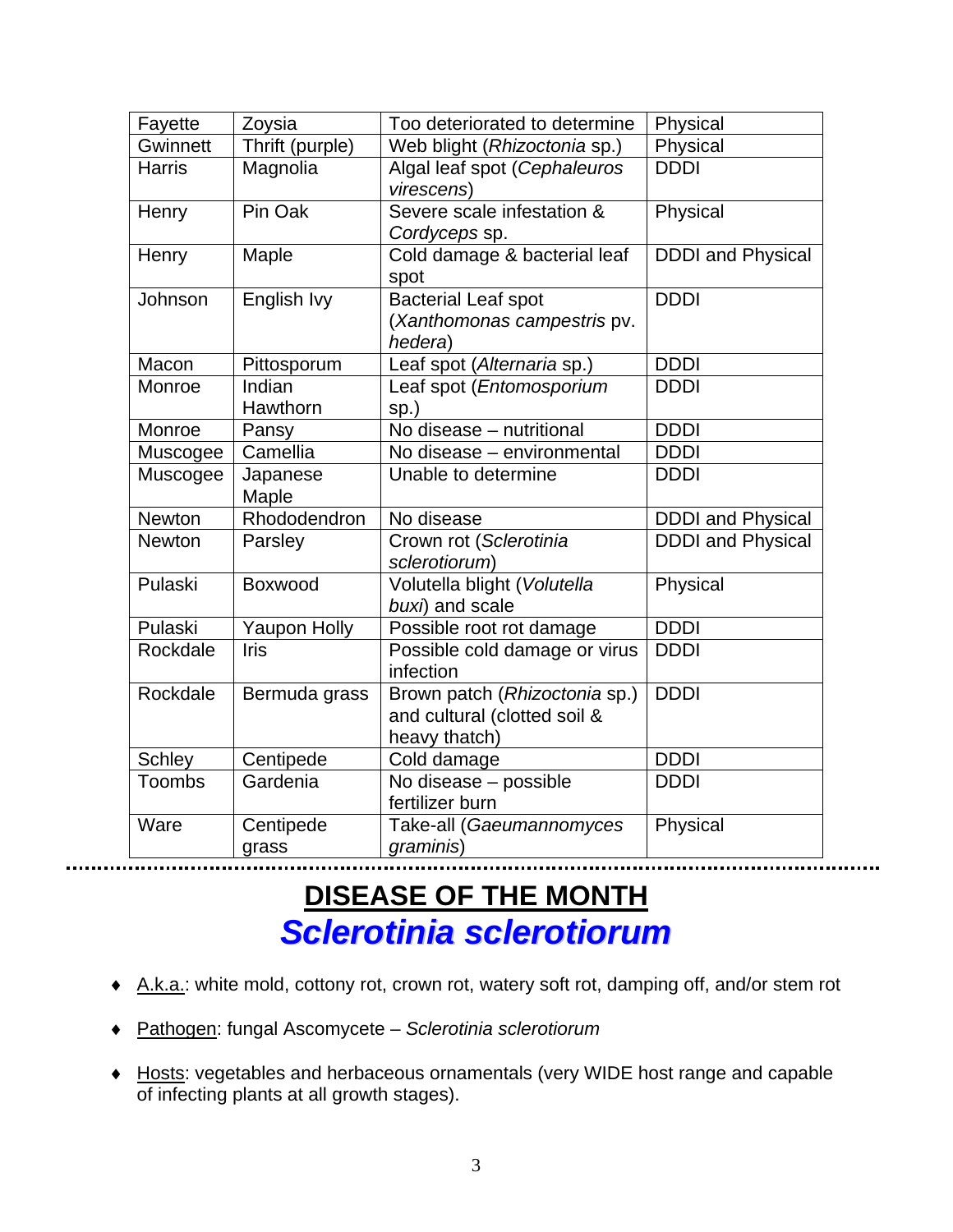- Conditions favorable for disease development:  $1 -$  High soil moisture & humidity 2 – Cool temperatures
- $\blacklozenge$  Survival: small, black, hard, dense structures sclerotia (large structures = 2-10) mm in diameter); structures capable of surviving anywhere from 3 to 10 years depending on environmental conditions; also on infected plant debris.
- $\triangle$  Spread/dispersal: primary ascospores; secondary mycelia
- ♦ Symptoms and signs of the disease these may vary somewhat depending on the plant and plant part infected and the environmental conditions. Generally,
	- o Symptoms: brown, wet rot; wilting, yellowing, and sudden collapse of plant
	- o Signs: white fluffy mycelial growth on leaves, stems, crown of plant (mycelial growth begins at the base of the stem or on crown and moves to rest of the plant); hard, black sclerotia (oftentimes these are formed inside the stem of the plant – in the pith – with no obvious signs of their presence; other times they are formed on the outside the stem).

## Images below – infected Parsley sample:



These images show the white, fluffy mycelial growth (yellow arrows) on the wilted, yellowing parsley leaves and within the lower stem of the parsley plant.

\*If you feel you may have a plant infected with *S. sclerotiorum*, then place the infected plant material in a Ziploc bag for anywhere from 2 to 5 days and see if hard, black sclerotia form where the masses of mycelia were growing.

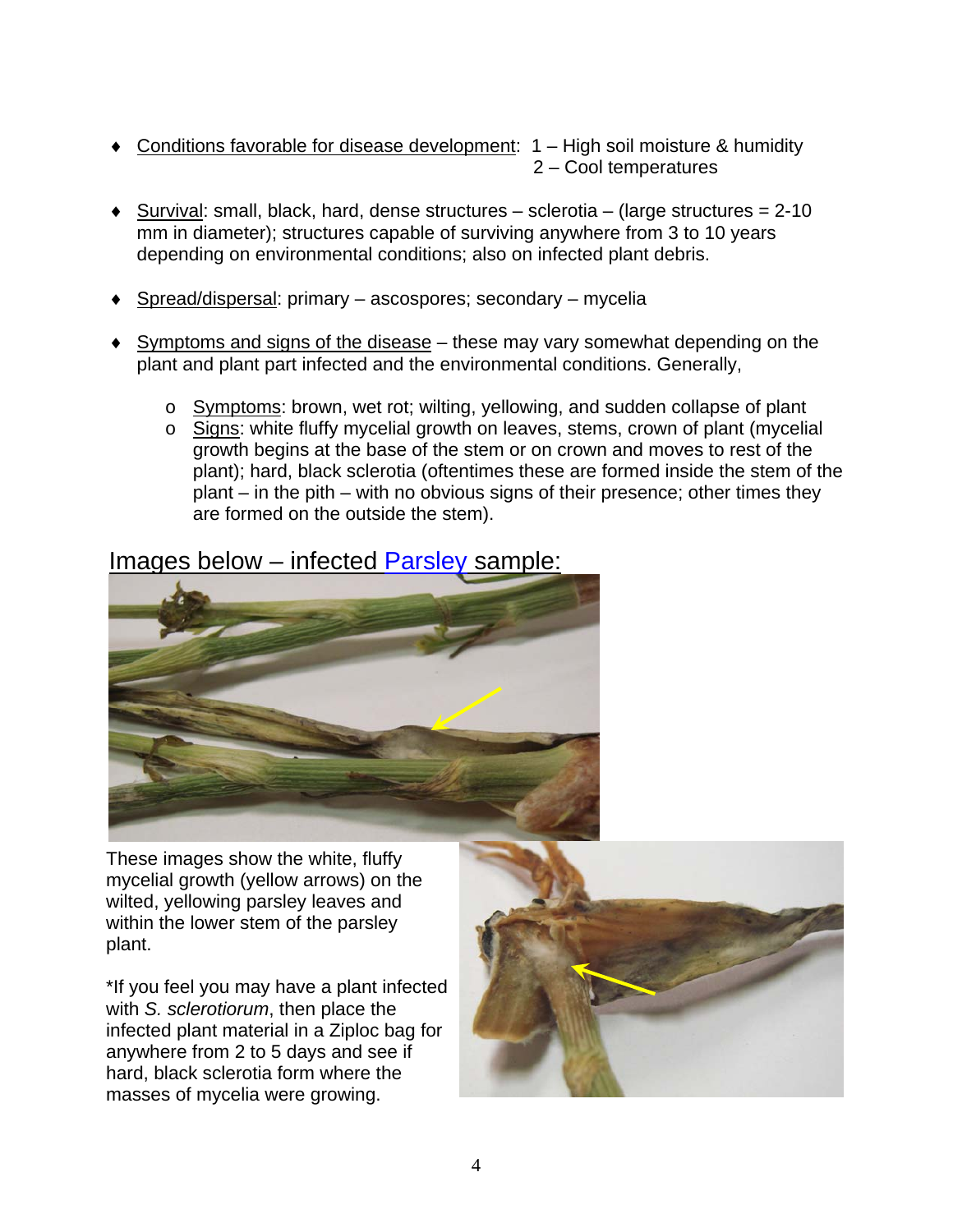**Close-up of sclerotia (actual size: 2-10 mm in diameter)** 





So, the fungal pathogen is a soil inhabitant that is capable of surviving for extended periods of time (some say up to 10 years). When conditions are favorable (very high humidity and cool temperatures), the sclerotia germinate (much like a plant seed germinates) and produces a cup-shaped structure (apothecia) that produces ascospores (over a period of 2-3 weeks) that can survive for several weeks on leaf surfaces until environmental conditions are favorable for germination and infection. Because this pathogen has such a wide host range, populations of sclerotia can build-up in the soil. Mycelium of the pathogen can serve as a source of secondary spread when diseased tissue comes into contact with healthy tissue.